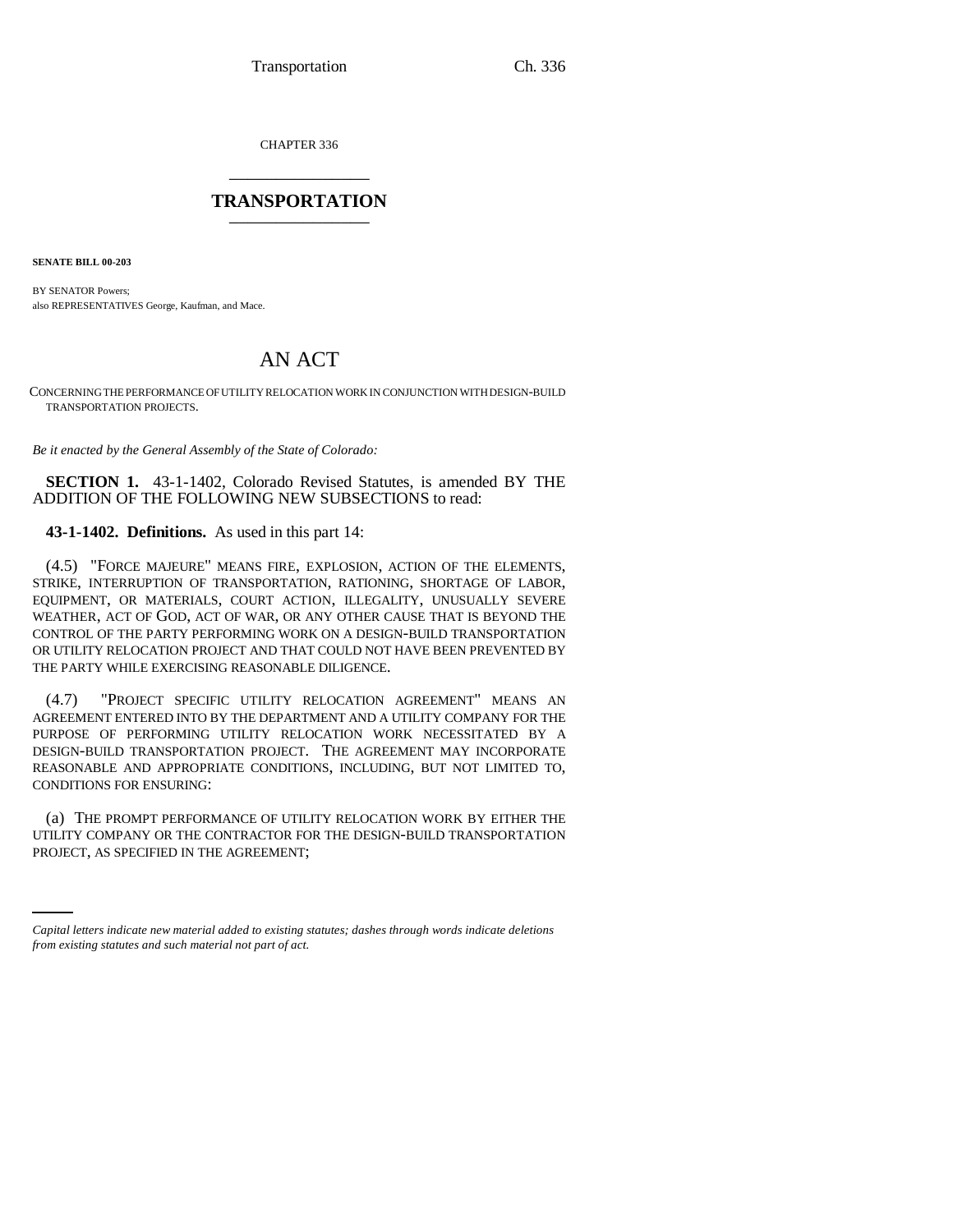## Ch. 336 Transportation

(b) THE COOPERATION OF THE UTILITY COMPANY WITH THE CONTRACTOR FOR THE DESIGN-BUILD TRANSPORTATION PROJECT;

(c) THE TIMELY REPAYMENT OF ANY FUNDS ADVANCED TO THE UTILITY COMPANY FOR THE RELOCATION CONSTRUCTION, INCLUDING INTEREST BASED ON THE COSTS INCURRED BY THE DEPARTMENT FOR ADVANCING THE FUNDS; AND

(d) THE PAYMENT BY THE UTILITY COMPANY OF ANY DAMAGES CAUSED BY THE COMPANY'S DELAY IN THE PERFORMANCE OF THE RELOCATION WORK OR INTERFERENCE WITH THE PERFORMANCE OF THE PROJECT BY ANY OTHER CONTRACTOR, EXCEPT WHEN SUCH DELAY OR INTERFERENCE IS CAUSED BY A FORCE MAJEURE.

(6) "UTILITY COMPANY" OR "UTILITY" SHALL HAVE THE SAME MEANING AS SET FORTH IN 23 C.F.R. 645.105 (m).

**SECTION 2.** 43-1-1409, Colorado Revised Statutes, is amended to read:

**43-1-1409. Rule-making authority.** (1) The department may adopt rules in accordance with sections 43-1-110 and 24-4-103, C.R.S., to:

(a) Establish requirements for the procurement of design-build contracts that it determines necessary or appropriate, including but not limited to rules implementing the design-build selection and contract procedures, subcontracting, and the warranty provisions of this part 14; AND

(b) FURTHER DEFINE AND IMPLEMENT THE PROCESSES AND PROCEDURES FOR THE PERFORMANCE OF UTILITY RELOCATION WORK NECESSITATED BY A DESIGN-BUILD TRANSPORTATION PROJECT, INCLUDING, BUT NOT LIMITED TO, THE ALLOCATION OF RESPONSIBILITY FOR DAMAGES DUE TO DELAY AMONG THE DEPARTMENT, THE DESIGN-BUILD CONTRACTOR, AND UTILITY COMPANIES THAT DO NOT ENTER INTO PROJECT SPECIFIC UTILITY RELOCATION AGREEMENTS, AND THE CREATION OF A FORUM AND PROCESS TO RESOLVE CHANGES IN THE CONDITIONS OF THE DESIGN-BUILD TRANSPORTATION PROJECT THAT IMPACT UTILITY RELOCATION WORK WHEN THE DEPARTMENT AND A UTILITY COMPANY HAVE NOT ENTERED INTO A PROJECT SPECIFIC UTILITY RELOCATION AGREEMENT.

**SECTION 3.** Part 14 of article 1 of title 43, Colorado Revised Statutes, is amended BY THE ADDITION OF THE FOLLOWING NEW SECTIONS to read:

**43-1-1410. Utility relocation - legislative declaration.** (1) THE GENERAL ASSEMBLY HEREBY FINDS AND DECLARES THAT:

(a) THE DEPARTMENT IS AUTHORIZED BY LAW TO USE A DESIGN-BUILD PROCESS FOR TRANSPORTATION PROJECTS THAT ALLOWS FOR THE IMPROVED COORDINATION, SCHEDULING, AND TIMELY PERFORMANCE OF TRANSPORTATION PROJECTS, RESULTING IN TIME AND COST EFFICIENCY;

(b) THE SCHEDULING AND TIMELY PERFORMANCE OF DESIGN-BUILD TRANSPORTATION PROJECTS PARTIALLY DEPEND UPON THE COORDINATION WITH UTILITY COMPANIES FOR THE PROMPT PERFORMANCE OF UTILITY RELOCATION WORK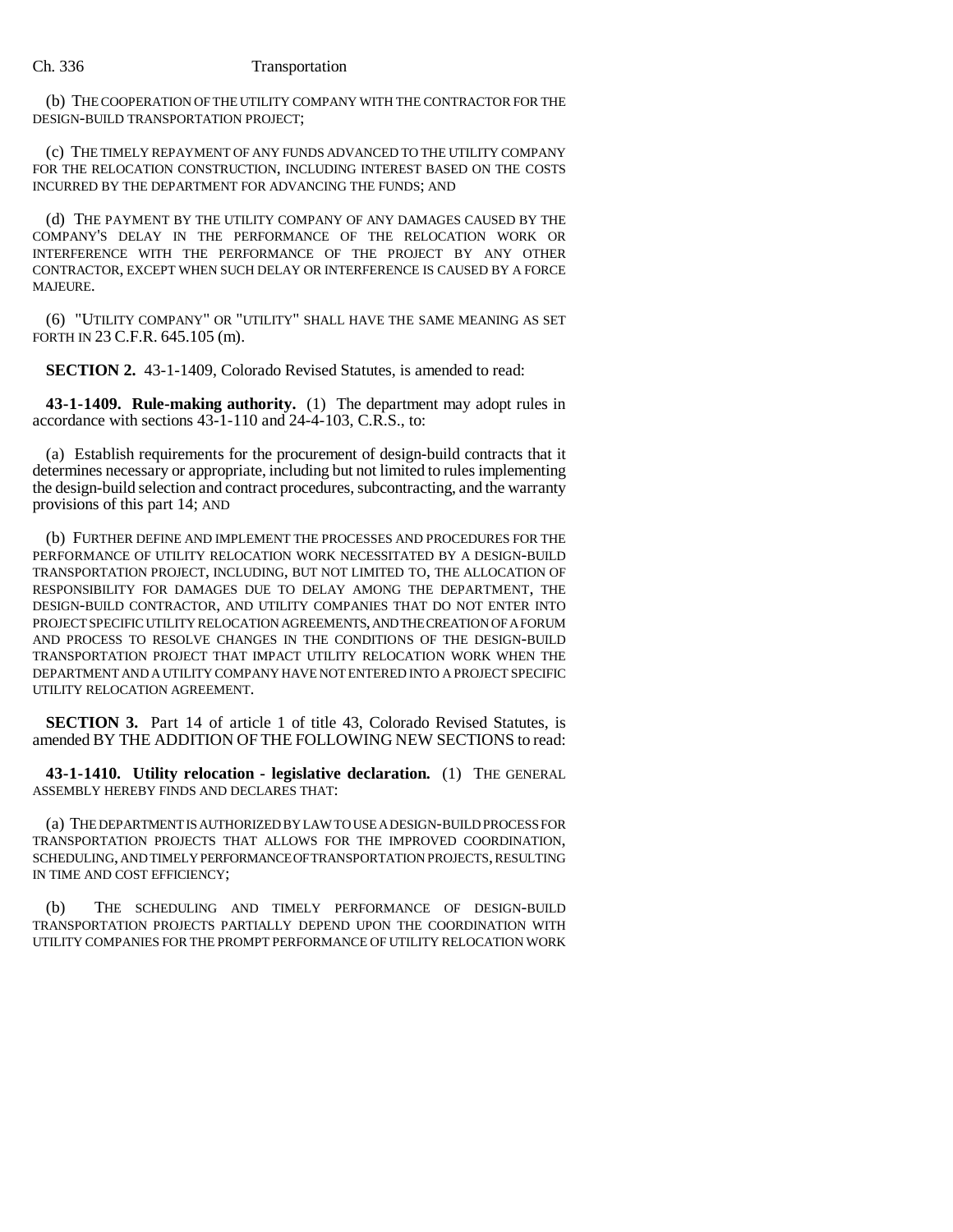NECESSITATED BY THE PROJECT;

(c) INCREASED COORDINATION BETWEEN THE DEPARTMENT AND UTILITY COMPANIES IS IN THE PUBLIC INTEREST AND THE ENCOURAGEMENT AND REQUIREMENT OF PROMPT PERFORMANCE OF UTILITY RELOCATION WORK WITHIN THE DESIGN-BUILD TRANSPORTATION PROJECT PERFORMANCE SCHEDULE WILL REDUCE DELAYS AND COSTS OF THE PROJECTS;

(d) THE PREFERRED APPROACH FOR UTILITY RELOCATION WORK IN A DESIGN-BUILD TRANSPORTATION PROJECT IS FOR THE UTILITY COMPANY TO AUTHORIZE THE DEPARTMENT'S DESIGN-BUILD CONTRACTOR TO ENGAGE THE SERVICES OF THE UTILITY COMPANY'S PREQUALIFIED CONTRACTORS FOR THE DESIGN AND CONSTRUCTION OF THE RELOCATION WORK BECAUSE IT PLACES THE RESPONSIBILITY FOR THE TIMELY PERFORMANCE OF THE UTILITY RELOCATION WORK ON THE DESIGN-BUILD CONTRACTOR AND REMOVES THE RISK OF UTILITY RELOCATION DELAYS FROM MULTIPLE UTILITY COMPANIES;

(e) CURRENT LAW LIMITS THE DEPARTMENT'S AUTHORITY IN RELATION TO PAYMENT FOR UTILITY RELOCATION, AND NOTHING IN THIS PART 14 IS INTENDED TO ALTER THE DEPARTMENT'S OBLIGATION TO PAY FOR UTILITY RELOCATIONS PURSUANT TO SECTION 43-1-225 OR TO PAY FOR UTILITY RELOCATIONS WHEN UTILITY FACILITIES ARE LOCATED ON EASEMENTS OWNED BY THE UTILITY;

(f) ALLOWING THE DEPARTMENT TO FUND THE DESIGN OF THE UTILITY RELOCATION WORK NECESSITATED BY A DESIGN-BUILD TRANSPORTATION PROJECT WILL FOSTER THE COORDINATION OF THE UTILITY RELOCATION WORK, WHICH IS IN THE PUBLIC INTEREST;

(g) IN THE INTEREST OF THE PUBLIC, THE DEPARTMENT, THE DESIGN-BUILD CONTRACTOR, AND THE UTILITY COMPANY SHOULD COORDINATE THEIR EFFORTS, PERFORM THE UTILITY RELOCATION WORK IN ACCORDANCE WITH THE DESIGN-BUILD TRANSPORTATION PROJECT PERFORMANCE SCHEDULE, AND ALLOCATE THE RESPONSIBILITY FOR ANY DAMAGES CAUSED BY A PARTY'S FAILURE TO TIMELY PERFORM THE RELOCATION WORK, EXCEPT WHEN SUCH FAILURE IS DUE TO A FORCE MAJEURE;

(h) THE REVIEW AND APPROVAL OF THE UTILITY COMPANY OF ANY DESIGN WORK PRIOR TO THE COMMENCEMENT OF ANY UTILITY RELOCATION CONSTRUCTION IN RELATION TO A DESIGN-BUILD TRANSPORTATION PROJECT WILL ASSURE THAT SUCH WORK MEETS THE QUALITY STANDARDS AND CONSTRUCTION METHODS OF THE UTILITY COMPANY. THE DEPARTMENT ALSO RECOGNIZES THE OBLIGATION OF UTILITY COMPANIES TO MAINTAIN SERVICE TO THEIR CUSTOMERS, AND THE DEPARTMENT AGREES TO WORK WITHIN UTILITY COMPANY TERMS AND CONDITIONS TO MAINTAIN SERVICE CONTINUITY.

(i) FOR PURPOSES OF DESIGN-BUILD TRANSPORTATION PROJECTS, ALLOWING THE DEPARTMENT TO PROVIDE AND CONDEMN, WHEN NECESSARY, A REPLACEMENT EASEMENT FOR A UTILITY COMPANY TO RELOCATE ITS FACILITIES WHEN THE UTILITY COMPANY'S FACILITIES ARE LOCATED IN AN EASEMENT OWNED BY THE UTILITY COMPANY AND TO PAY FOR THE FUTURE RELOCATION OF A UTILITY COMPANY'S FACILITIES IF NO REPLACEMENT EASEMENT IS PROVIDED IS IN THE PUBLIC INTEREST.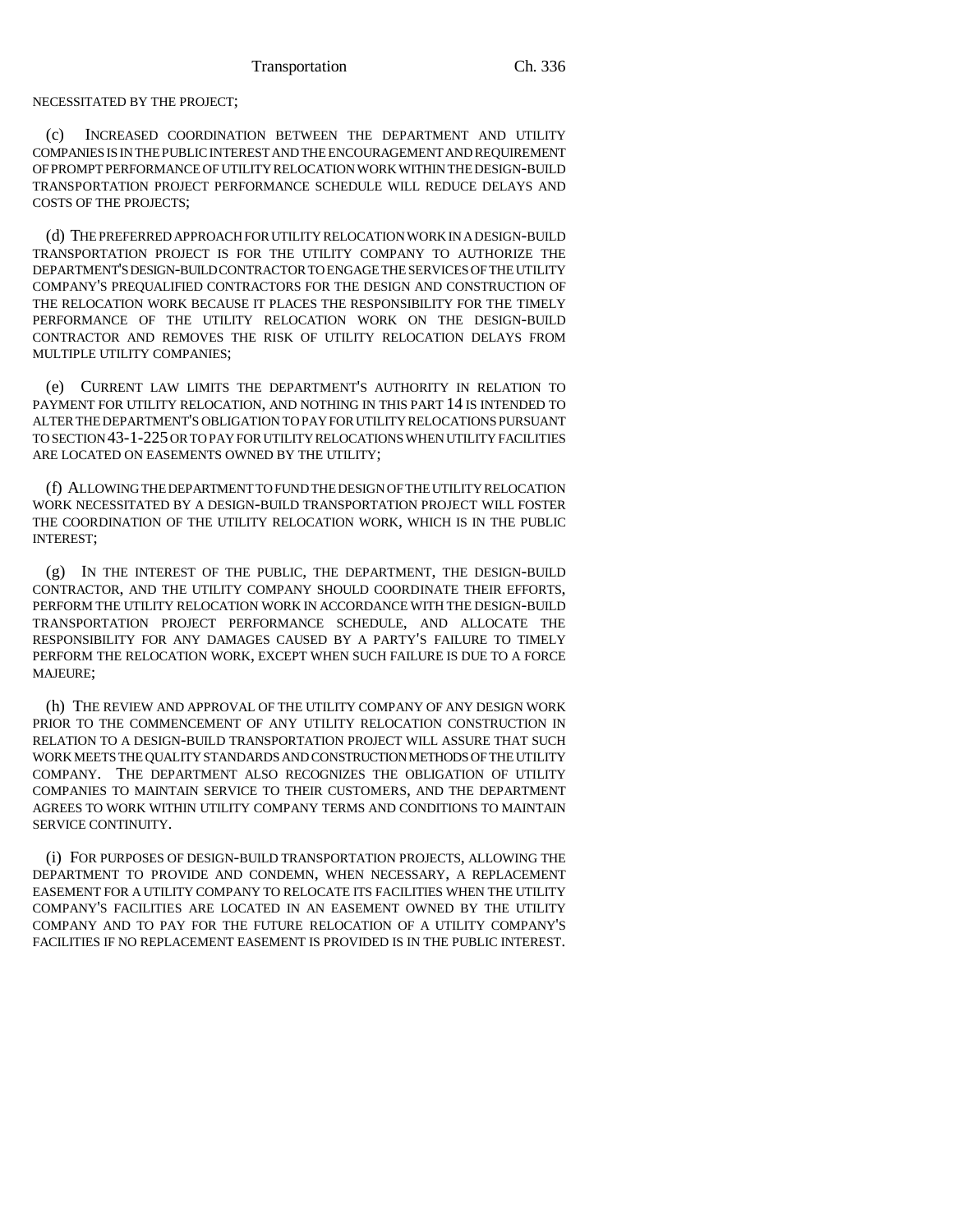**43-1-1411. Project specific utility relocation agreements.** (1) NOTWITHSTANDING ANY OTHER PROVISION OF LAW, IF A UTILITY COMPANY ENTERS INTO A PROJECT SPECIFIC UTILITY RELOCATION AGREEMENT WITH THE DEPARTMENT, THE DEPARTMENT MAY:

(a) PAY FOR THE PERFORMANCE OF THE DESIGN WORK TO RELOCATE A UTILITY COMPANY'S FACILITIES THAT ARE AFFECTED BY THE SCOPE OF THE DESIGN-BUILD TRANSPORTATION PROJECT;

(b) ADVANCE FUNDS FOR THE PERFORMANCE OF THE CONSTRUCTION WORK TO RELOCATE A UTILITY COMPANY'S FACILITIES AFFECTED BY THE SCOPE OF THE DESIGN-BUILD TRANSPORTATION PROJECT; EXCEPT THAT ANY ADVANCE OF FUNDS PURSUANT TO THIS PARAGRAPH (b) SHALL BE SUBJECT TO FULL REPAYMENT BY THE UTILITY COMPANY WITH INTEREST BASED ON THE COST INCURRED BY THE DEPARTMENT FOR ADVANCING THE FUNDS; AND

(c) PERFORM ANY UTILITY RELOCATION WORK THROUGH THE CONTRACTOR FOR THE DESIGN-BUILD TRANSPORTATION PROJECT IN ACCORDANCE WITH THE UTILITY COMPANY'S SPECIFICATIONS FOR THE RELOCATION WORK AND SUBJECT TO THE UTILITY COMPANY'S PRIOR REVIEW AND WRITTEN APPROVAL OF THE RELOCATION WORK TO ASSURE THAT THE WORK MEETS THE QUALITY STANDARDS AND CONSTRUCTION METHODS OF THE COMPANY. THE PERFORMANCE OF ANY RELOCATION WORK SHALL ALSO BE SUBJECT TO INSPECTION AND APPROVAL BY THE UTILITY COMPANY, DURING THE PERFORMANCE OF THE WORK AND PRIOR TO COMPLETION OF THE RELOCATION WORK, AND THE DEPARTMENT SHALL TAKE APPROPRIATE MEASURES TO ENSURE SERVICE CONTINUITY.

(2) IT IS THE INTENT OF THE GENERAL ASSEMBLY THAT THE DEPARTMENT WORK WITH THE UTILITY COMPANY TO COME TO A MUTUALLY SATISFACTORY AGREEMENT WITH THE UTILITY COMPANY SO THAT THE DESIGN-BUILD TRANSPORTATION PROJECT MAY PROCEED TO BE CONSTRUCTED IN AN EFFICIENT MANNER WITHOUT CAUSING INTERRUPTION OF UTILITY SERVICES. IF THE UTILITY COMPANY IS UNABLE TO REACH A PROJECT SPECIFIC UTILITY RELOCATION AGREEMENT WITH THE PROJECT MANAGER NEGOTIATING SUCH AGREEMENT FOR THE DEPARTMENT, THE UTILITY COMPANY SHALL BE PROVIDED THE OPPORTUNITY TO ADDRESS ITS CONCERNS WITH THE DEPARTMENT'S DISTRICT ENGINEER, WHO SHALL GIVE DUE CONSIDERATION TO ALL ISSUES RAISED BY THE UTILITY COMPANY AND SHALL STRIVE TO ACCOMMODATE REASONABLE MODIFICATIONS REQUESTED BY THE UTILITY COMPANY TO THE DEPARTMENT'S PROPOSED PROJECT SPECIFIC UTILITY RELOCATION AGREEMENT. IF AN AGREEMENT CANNOT BE REACHED BETWEEN THE DISTRICT ENGINEER AND THE UTILITY COMPANY, THE EXECUTIVE DIRECTOR OF THE DEPARTMENT SHALL REVIEW THE DISPUTED ISSUES AND SEEK TO RESOLVE THE DISPUTE. IF THE EXECUTIVE DIRECTOR IS UNABLE TO REACH AGREEMENT WITH THE UTILITY COMPANY, THE EXECUTIVE DIRECTOR SHALL PREPARE A WRITTEN REPORT SETTING FORTH THE REASONS THAT THE DISPUTE COULD NOT BE RESOLVED AND SHALL PROVIDE SUCH REPORT TO THE UTILITY COMPANY WITHIN THREE BUSINESS DAYS.

(3) FOR ANY UTILITY COMPANY THAT CHOOSES NOT TO ENTER INTO A PROJECT SPECIFIC UTILITY RELOCATION AGREEMENT WITH THE DEPARTMENT FOR THE PERFORMANCE OF UTILITY RELOCATION WORK:

(a) THE DEPARTMENT MAY DIRECT THE UTILITY COMPANY TO PERFORM OR ALLOW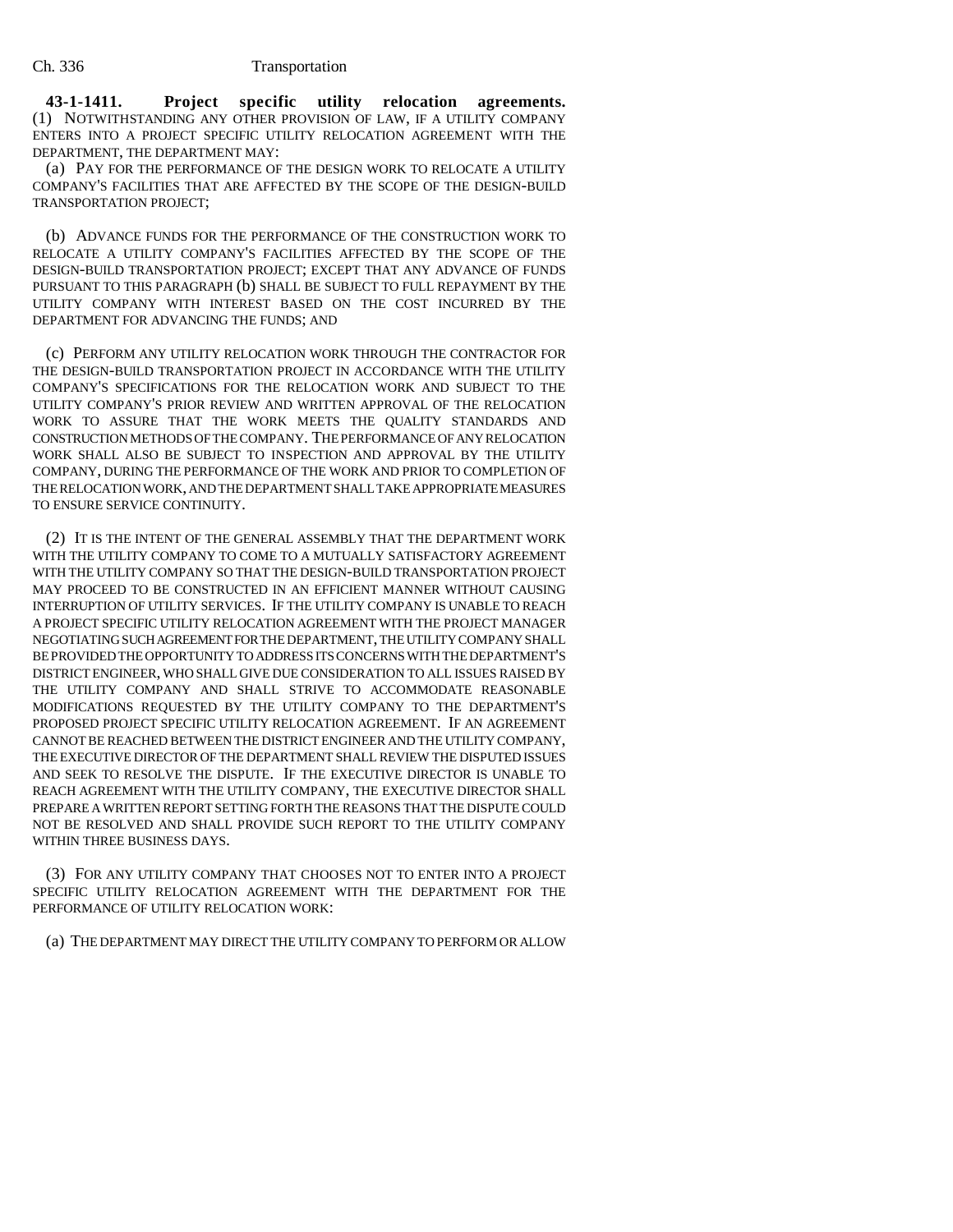THE PERFORMANCE OF THE UTILITY RELOCATION WORK WITHIN THE PERFORMANCE SCHEDULE FOR THE DESIGN-BUILD TRANSPORTATION PROJECT;

(b) THE UTILITY COMPANY SHALL PAY FOR DAMAGES CAUSED BY THE COMPANY'S DELAY IN THE PERFORMANCE OF THE UTILITY RELOCATION WORK OR INTERFERENCE WITH THE PERFORMANCE OF THE DESIGN-BUILD TRANSPORTATION PROJECT BY OTHER CONTRACTORS, INCLUDING, BUT NOT LIMITED TO, PAYMENTS MADE BY THE DEPARTMENT TO ANY THIRD PARTY BASED ON A CLAIM THAT PERFORMANCE OF THE DESIGN-BUILD TRANSPORTATION PROJECT WAS DELAYED OR INTERFERED WITH AS A DIRECT RESULT OF THE UTILITY COMPANY'S FAILURE TO TIMELY PERFORM THE UTILITY RELOCATION WORK; EXCEPT THAT DAMAGES RESULTING FROM DELAYS IN THE PERFORMANCE OF THE UTILITY RELOCATION WORK CAUSED BY A FORCE MAJEURE SHALL NOT BE CHARGED TO THE UTILITY COMPANY; AND

(c) THE DEPARTMENT MAY WITHHOLD ISSUANCE OF A PERMIT FOR THE LOCATION OR INSTALLATION OF OTHER FACILITIES TO A UTILITY COMPANY UNTIL THE COMPANY PAYS THE DEPARTMENT DAMAGES CAUSED BY THE COMPANY'S DELAY IN THE PERFORMANCE OF THE RELOCATION WORK OR INTERFERENCE WITH THE PERFORMANCE OF THE DESIGN-BUILD TRANSPORTATION PROJECT BY ANY OTHER CONTRACTOR. ANY PERSON AGGRIEVED BY AN ACTION OF THE DEPARTMENT IN DENYING A PERMIT MAY APPLY TO A COURT OF COMPETENT JURISDICTION FOR APPROPRIATE RELIEF PURSUANT TO THE COLORADO RULES OF CIVIL PROCEDURE OR SECTION 24-4-106, C.R.S.

(4) THE DEPARTMENT SHALL PROVIDE WRITTEN NOTICE TO ANY UTILITY COMPANY OF A DESIGN-BUILD TRANSPORTATION PROJECT THAT WILL REQUIRE THE RELOCATION OF THE COMPANY'S FACILITIES AS SOON AS PRACTICABLE FOLLOWING THE ENVIRONMENTAL CLEARANCE FOR THE PROJECT. THE NOTICE SHALL INCLUDE ALL AVAILABLE AND RELEVANT INFORMATION CONCERNING THE PROJECT, INCLUDING THE PERFORMANCE SCHEDULE FOR THE PROJECT WITHIN WHICH THE UTILITY RELOCATION WORK MUST BE COMPLETED IN ORDER TO COORDINATE WITH AND AVOID DELAY IN THE PERFORMANCE OF THE PROJECT.

(5) WHEN FEASIBLE, THE DEPARTMENT SHALL PROVIDE A REPLACEMENT EASEMENT FOR A UTILITY COMPANY WHOSE FACILITIES ARE TO BE RELOCATED FROM AN EASEMENT OWNED BY THE UTILITY COMPANY TO ACCOMMODATE A DESIGN-BUILD TRANSPORTATION PROJECT AND THE DEPARTMENT SHALL CONDEMN THE REPLACEMENT EASEMENT WHEN NECESSARY. IF NO REPLACEMENT EASEMENT IS PROVIDED, THE DEPARTMENT SHALL FUND THE INITIAL RELOCATION OF THE EASEMENT OWNER'S FACILITIES AND SHALL ALSO FUND ALL FUTURE RELOCATIONS OF THOSE UTILITY COMPANIES WHOSE FACILITIES OCCUPY THE EASEMENT AT THE TIME OF THE DESIGN-BUILD TRANSPORTATION PROJECT AT THE DEPARTMENT'S SOLE EXPENSE IN LIEU OF COMPENSATING THE UTILITY COMPANIES FOR THE LOSS OF THE EASEMENT. THE UTILITY COMPANY SHALL QUITCLAIM TO THE DEPARTMENT THAT PORTION OF THE EASEMENT THAT IS REPLACED OR EXTINGUISHED.

(6) NOTHING IN THIS SECTION OR IN SECTION 43-1-1412 SHALL CHANGE THE AUTHORITY, RIGHTS, RESPONSIBILITIES, OR OBLIGATIONS OF THE DEPARTMENT OR OF ANY OWNER OF REAL OR PERSONAL PROPERTY IN AN EMINENT DOMAIN PROCEEDING OR ANY EXISTING STATUTORY OR CASE LAW APPLICABLE TO EMINENT DOMAIN PROCEEDINGS.